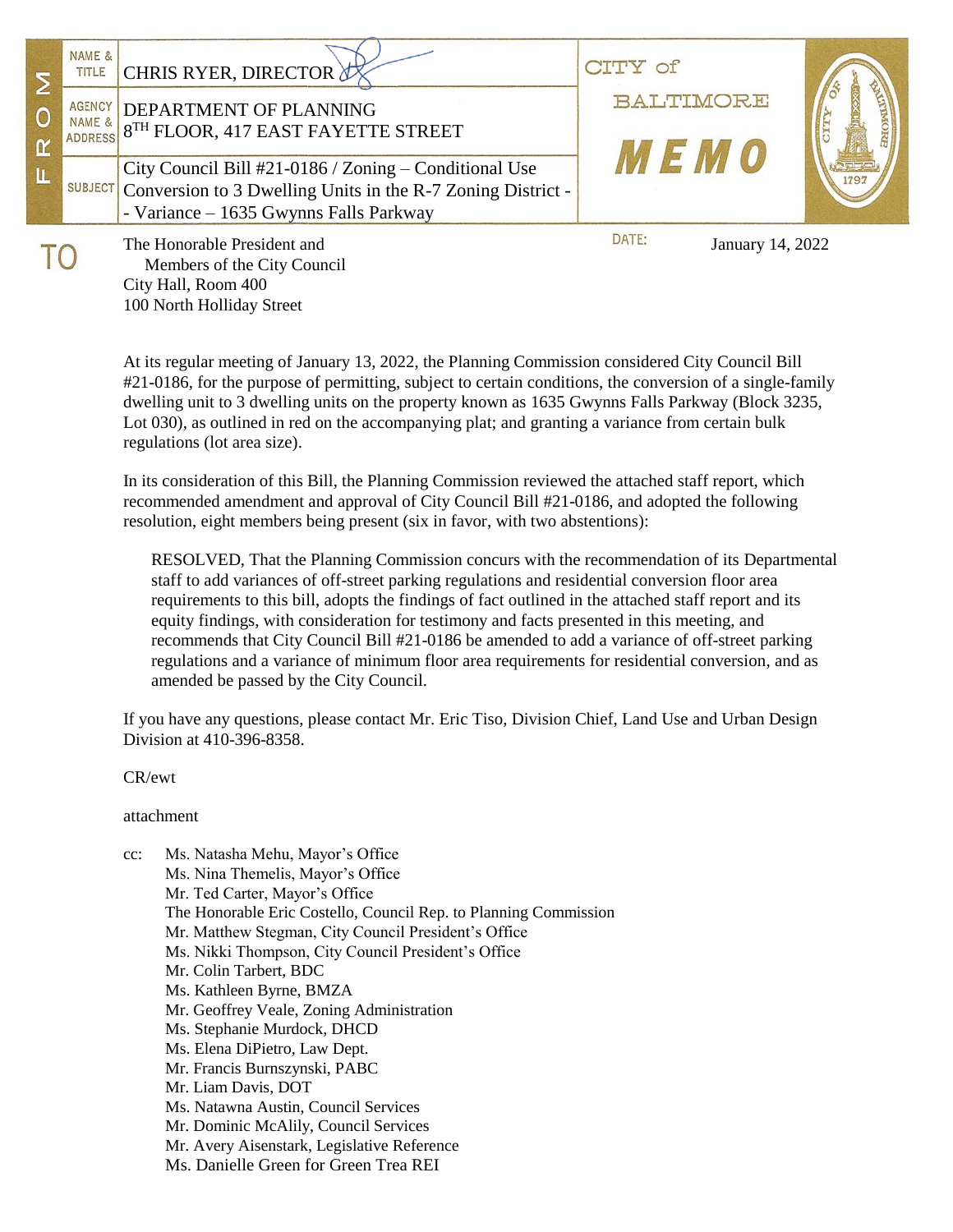

# **PLANNING COMMISSION**

*Sean D. Davis, Chairman*

# **STAFF REPORT**

*Chris Ryer Director*

**January 13, 2022**

**REQUEST:** City Council Bill 21-0186 / Zoning – Conditional Use Conversion of a Single-Family Dwelling Unit to 3 Dwelling Units in the R-7 Zoning District – Variance – 1635 Gwynns Falls Parkway

For the purpose of permitting, subject to certain conditions, the conversion of a single-family dwelling unit to 3 dwelling units in the R-7 Zoning District on the property known as 1635 Gwynns Falls Parkway (Block 3235, Lot 030), as outlined in red on the accompanying plat; and granting a variance from certain bulk regulations (lot area size).

**RECOMMENDATION:** Amendment, and Approval as amended

Amendments: Add a variance of off-street parking regulations; add a variance of conversion standards for Residential Conversions to allow a second floor one-bedroom unit with less than 750 square feet of floor area.

**STAFF:** Martin French

**PETITIONERS:** Councilmember Torrence, at the request of Danielle Green

**OWNER:** Green Trea REI c/o Danielle Green

#### **SITE/ GENERAL AREA**

Site Conditions: This property is located on the southeast side of the street approximately 46' northeast of the intersection with Woodbrook Avenue and is currently improved with a threestory attached porch-front residential dwelling measuring approximately 15' by 70' on a lot measuring approximately 15' by 120'. This structure, built in the middle of the first decade of the 20<sup>th</sup> Century, is now a vacant single-family residential property that was sold by the City of Baltimore to the applicant in 2021 through the One House At a Time Program operated by the Department of Housing and Community Development. The site is zoned R-7 and is in the Parkview-Woodbrook community and the Auchentoroly Terrace National Register Historic District.

General Area: This is a primarily residential area with scattered non-residential uses such as religious institutions and a few small street-corner commercial uses. Two blocks southwest of this property is the Reisterstown Road commercial corridor, beyond which is the Mondawmin Metro Station that is a major bus-rail rapid transit transfer point.

*Brandon M. Scott Mayor*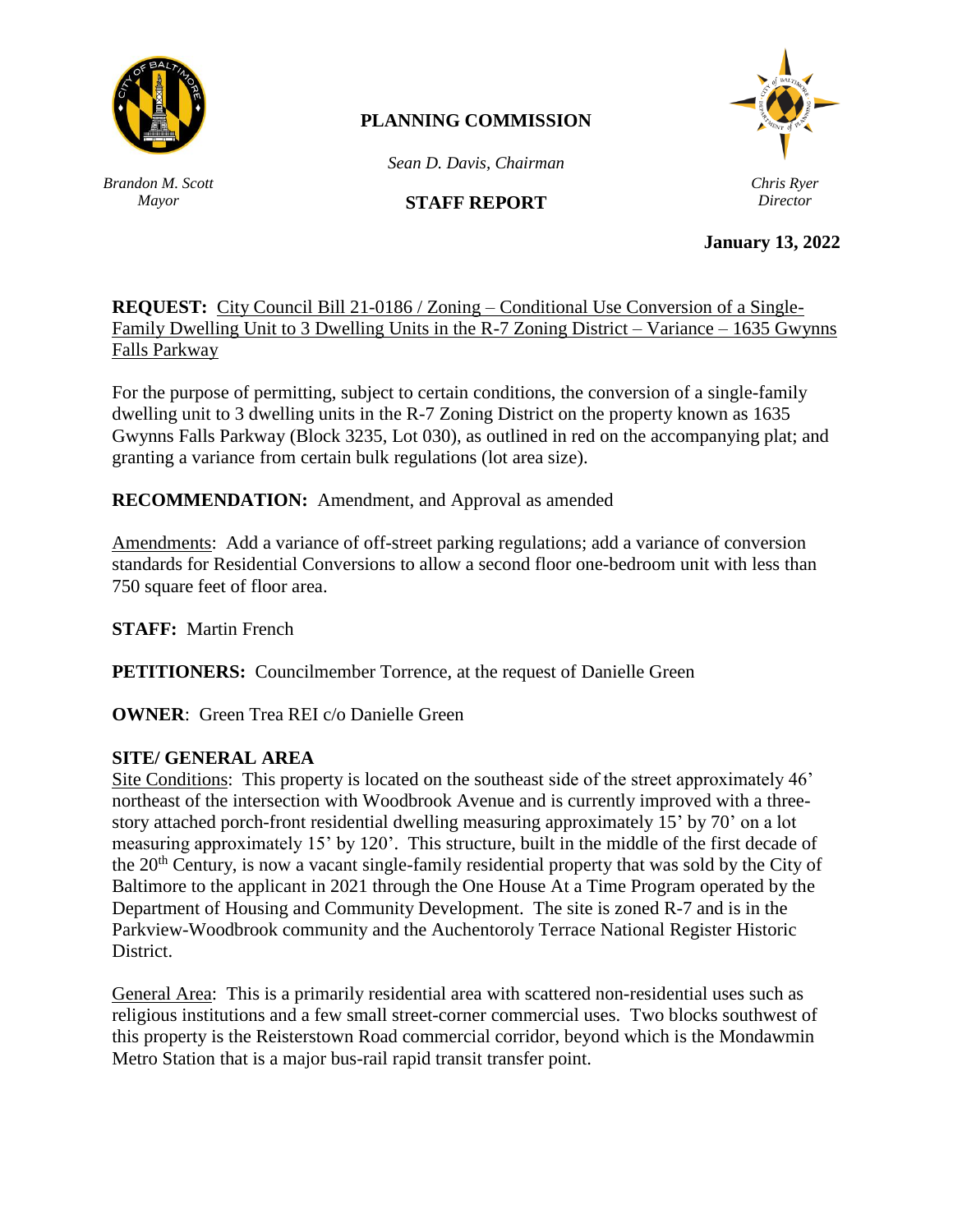### **HISTORY**

The Auchentoroly Terrace Historic District was listed on the National Register of Historic Places on September 17, 2015. The area around this property was rezoned from R-8 to R-7 during the comprehensive rezoning process associated with adoption of the current Zoning Code which became effective on June 5, 2017.

# **ANALYSIS**

Zoning Analysis:

- The Zoning Code requires, for a property in the R-7 zoning district, 1,100 square feet of lot area per dwelling unit (Table 9-401). A lot area of 2,750 square feet is thus required for three dwelling units. As this lot has approximately 1,800 square feet, a 950 square feet lot area size variance, amounting to approximately 34.5%, is needed for approval. A lot area variance has been included in Section 2 of the bill.
- Two off-street parking spaces are required to serve two newly created dwelling units. Since the property cannot provide two parking spaces meeting Zoning Code standards, as the lot is only 15' wide, a parking variance is needed in order to meet this requirement.
- The floor plans filed by the owner propose creation of a two-bedroom dwelling unit on the second-floor front and third floor levels of the existing structure, a one-bedroom unit on the first floor, and a one-bedroom dwelling unit in the central and rear portions of the second floor of the structure. A two-bedroom dwelling unit requires 1,000 square feet of gross floor area; a one-bedroom dwelling unit requires 750 square feet of gross floor area (BCZC §9-703). While the upper two floor levels as proposed to be combined (secondfloor front and third floor) can provide at least 1,500 square feet of gross floor area to satisfy the conversion requirement for the two-bedroom unit, and the first-floor level can provide at least 750 square feet of gross floor area for one of the one-bedroom units, the central and rear portion of the second-floor level cannot provide the 750 square feet needed for a second one-bedroom unit. (It would contain approximately 690 square feet of gross floor area.) A floor area variance is therefore needed in this bill.

### Variances: Per §5-308 {"Approval standards"} of Article 32 – *Zoning*:

• *Required finding of unnecessary hardship or practical difficulty*: The existing building covers over 60% of the property, yet also contains approximately 2,500 square feet of gross floor area, which creates an unusual ratio of floor area to lot area. The interior space of the building is larger than what would ordinarily be needed for a single-family dwelling, and so the lot area variance requested is reasonable. Likewise, although the width of the property only allows creation of one parking space meeting Zoning Code standards, while the Zoning Code requires a space for each of the two newly-created dwelling units (Table 16-406), the owner is not able to provide an off-street parking space without demolishing a part of the deck attached to the rear of the building, and so a complete parking variance is more reasonable than strict compliance with the requirement.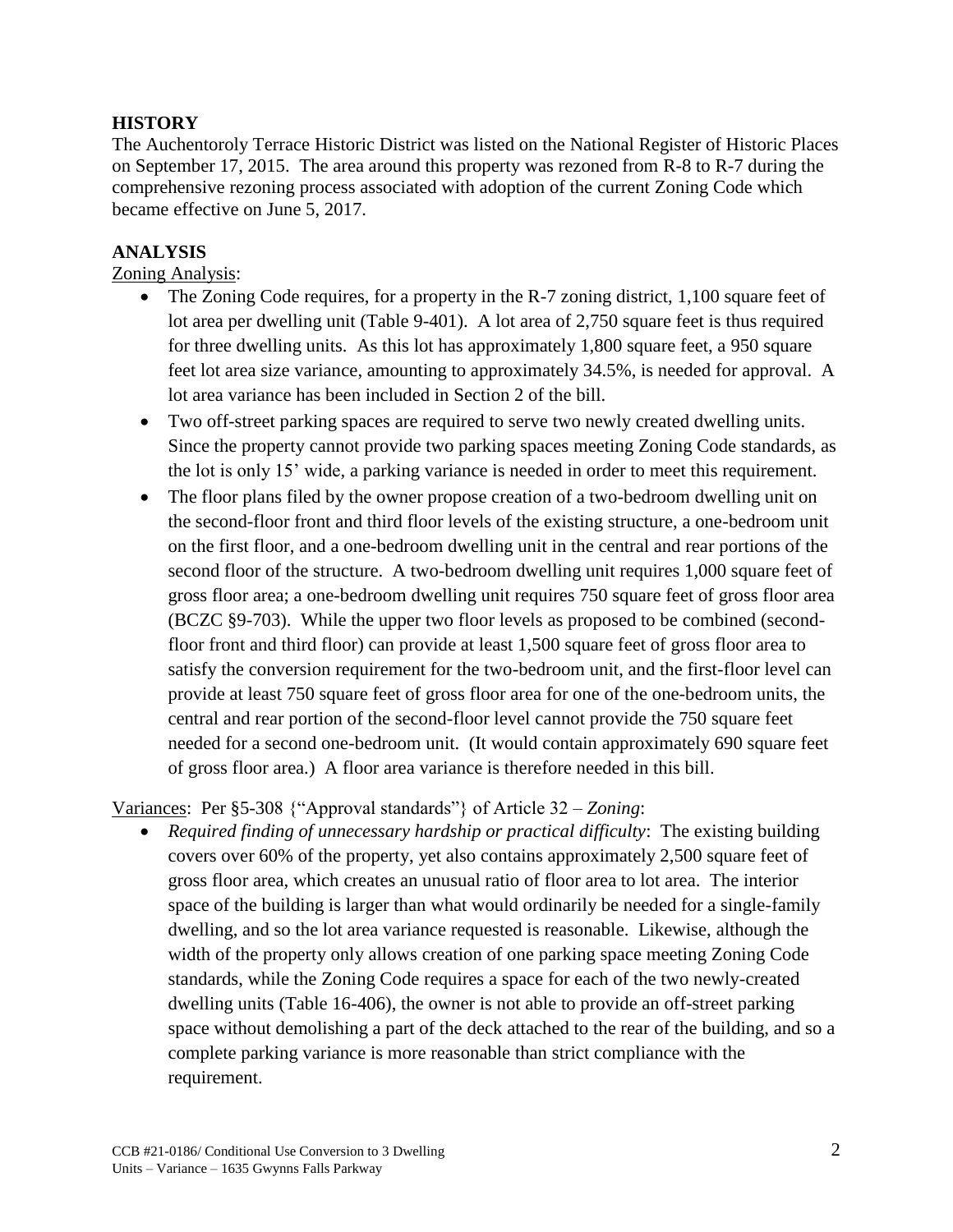• *Other required findings*: Planning staff conclude that the conditions on which this application is based are unique to the property for which the variances are sought and not generally applicable to other property within the same zoning classification, as this is a three-story early  $20<sup>th</sup>$  Century structure that is large in relation to the lot that it is on. Similarly, Planning staff conclude that unnecessary hardship or practical difficulty is not being created by the intentional action of a person with a present interest in the property; and that the purpose of the variances is not based exclusively on a desire to increase the value or income potential of the property, given its large floor area that partially meets the floor area per unit type conversion standards in the Zoning Code, and that its existing structure is large in relation to the lot on which it is situated. Planning staff recommend that the Commission find that the variances would not be injurious to the use and enjoyment of other property in the immediate vicinity; nor substantially diminish and impair property values in the neighborhood; nor adversely affect the City's Comprehensive Master Plan or any Urban Renewal Plan; nor be detrimental to or endanger the public health, safety, or welfare, or be in any way contrary to the public interest.

Conditional Use: Per §5-406 {"Approval standards"} of Article 32 – *Zoning*:

(a) *Limited criteria for denying.*

Neither the Board of Municipal and Zoning Appeals, nor the City Council, as the case may be, may approve a conditional use unless, after public notice and hearing and on consideration of the standards required by this subtitle, it finds that:

- (1) the establishment, location, construction, maintenance, or operation of the conditional use would not be detrimental to or endanger the public health, safety, or welfare;
- (2) the use would not be precluded by any other law, including an applicable Urban Renewal Plan;
- (3) the authorization would not be contrary to the public interest; and
- (4) the authorization would be in harmony with the purpose and intent of this Code.

Establishment, location, construction, maintenance, and operation of a multi-family dwelling at 1635 Gwynns Falls Parkway would not be detrimental to or endanger public health, safety, or welfare. The proposed use is not precluded by any other law, including an Urban Renewal Plan. Use of this property for a multi-family dwelling is not otherwise in any way contrary to the public interest. The authorization would be in harmony with the purpose and intent of the Zoning Code.

Below is staff's review of §5-406(b) {"Required considerations"} of Article 32 – *Zoning*:

(b) *Required considerations*.

As a further guide to its decision on the facts of each case, the Board of Municipal and Zoning Appeals must consider the following, where appropriate:

- (1) the nature of the proposed site, including its size and shape and the proposed size, shape, and arrangement of structures;
- (2) the resulting traffic patterns and adequacy of proposed off-street parking and loading;
- (3) the nature of the surrounding area and the extent to which the proposed use might impair its present and future development;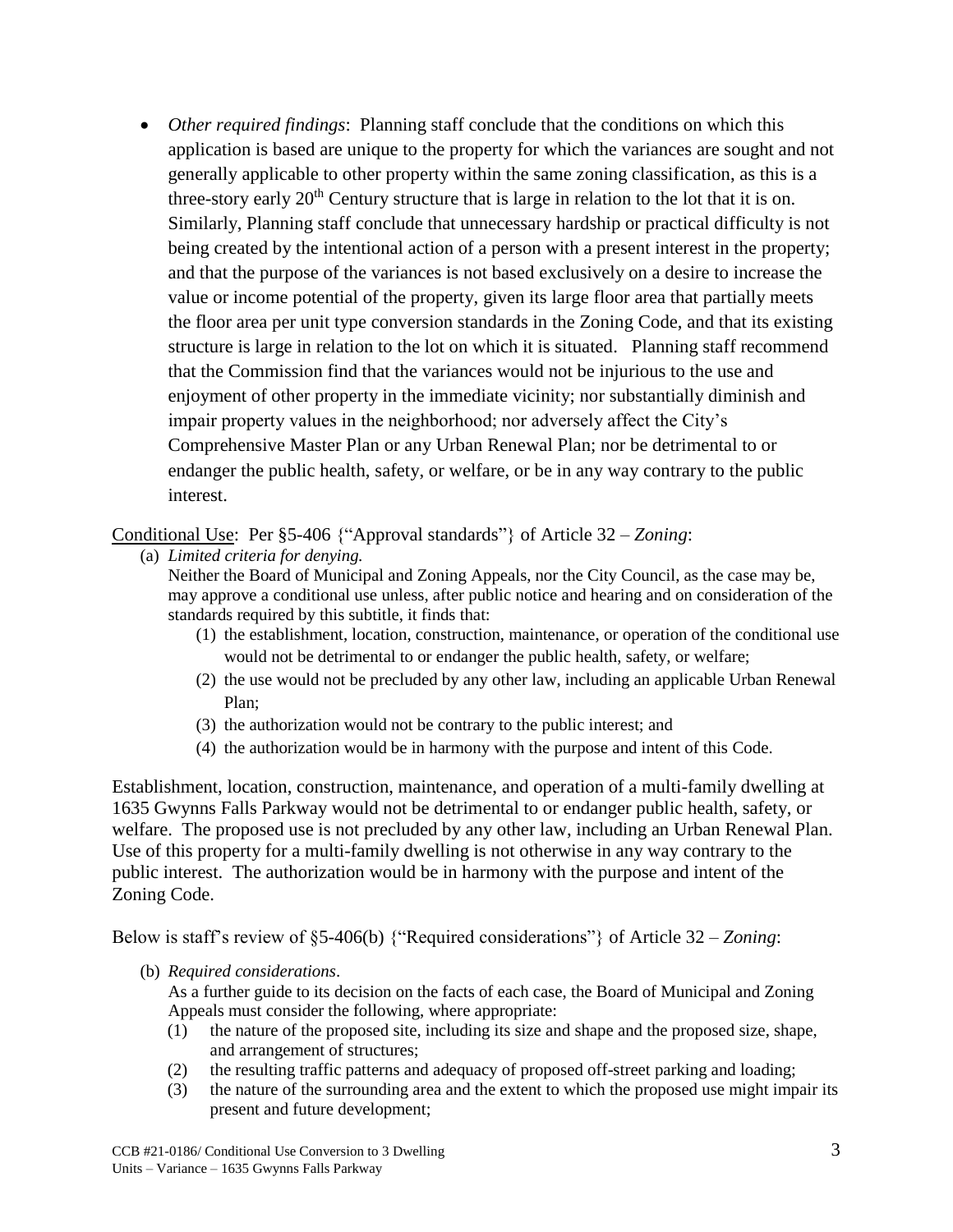- (4) the proximity of dwellings, churches, schools, public structures, and other places of public gathering;
- (5) accessibility of the premises for emergency vehicles;
- (6) accessibility of light and air to the premises and to the property in the vicinity;
- (7) the type and location of adequate utilities, access roads, drainage, and other necessary facilities that have been or will be provided;
- (8) the preservation of cultural and historic landmarks and structures;
- (9) the character of the neighborhood;
- (10) the provisions of the City's Comprehensive Master Plan;
- (11) the provisions of any applicable Urban Renewal Plan;
- (12) all applicable standards and requirements of this Code;
- (13) the intent and purpose of this Code; and
- (14) any other matters considered to be in the interest of the general welfare.

Staff finds that the site, including its size and shape, is appropriate for the proposed use. There would be no change to traffic patterns if this use would be authorized. The surrounding area is one in which the predominant residential type was originally single-family owner-occupancy rowhousing but in which some conversions of single-family to multi-family dwellings occurred during the  $20<sup>th</sup>$  Century. For this reason, it is unlikely that the proposed multi-family use would impair present or future development. There is reasonable proximity of other dwellings, churches and other places of worship, schools, public structures, and places of public gathering. There is adequate accessibility for emergency vehicles, and of light and air to the premises and to other properties in the vicinity. There are adequate utilities, roads, drainage, and other necessary facilities. The proposed use of the existing structure would not affect preservation of cultural and historic landmarks and structures. Approval of the proposed use as a multi-family dwelling would not affect the existing character of the neighborhood, as noted above. While consistent with provisions of the City's Comprehensive Master Plan, the proposed use is not prevented or limited by any Urban Renewal Plan. Multi-family use would meet all applicable standards and requirements of the Zoning Code upon granting of variances discussed previously, and would be consistent with the intent and purpose of the Zoning Code.

Floor plans: Preliminary floor plans prepared by the owner show three dwelling units, the largest one containing over 1,000 gross square feet of floor area, and one of the two one-bedroom units containing approximately 750 square feet of floor area, as required by the conversion standards of the Zoning Code §9-703, but the second-floor rear one only having approximately 690 square feet of floor area. The owner does not intend to finish the basement of the building to provide additional floor area for the first-floor level unit. The floor plans would be submitted for permit approval if this conversion is authorized.

Equity considerations: This property is located within a part of Baltimore City that has low real estate market values and a proportion of non-whites that is above the City-wide average. The Parkview-Woodbrook community, as part of the larger West Baltimore area, has suffered from significant net disinvestment, combined with population losses, for several decades. While there would be no apparent or predictable changes to the quality of life in the Parkview-Woodbrook community that would result from disapproval of this proposed action, there is a predictable, though limited, improvement that could result from completion of renovation and re-use of this property, reinforced by creation of additional housing options for residents. By itself, the proposed action would not change existing patterns of inequity that persist in Baltimore.